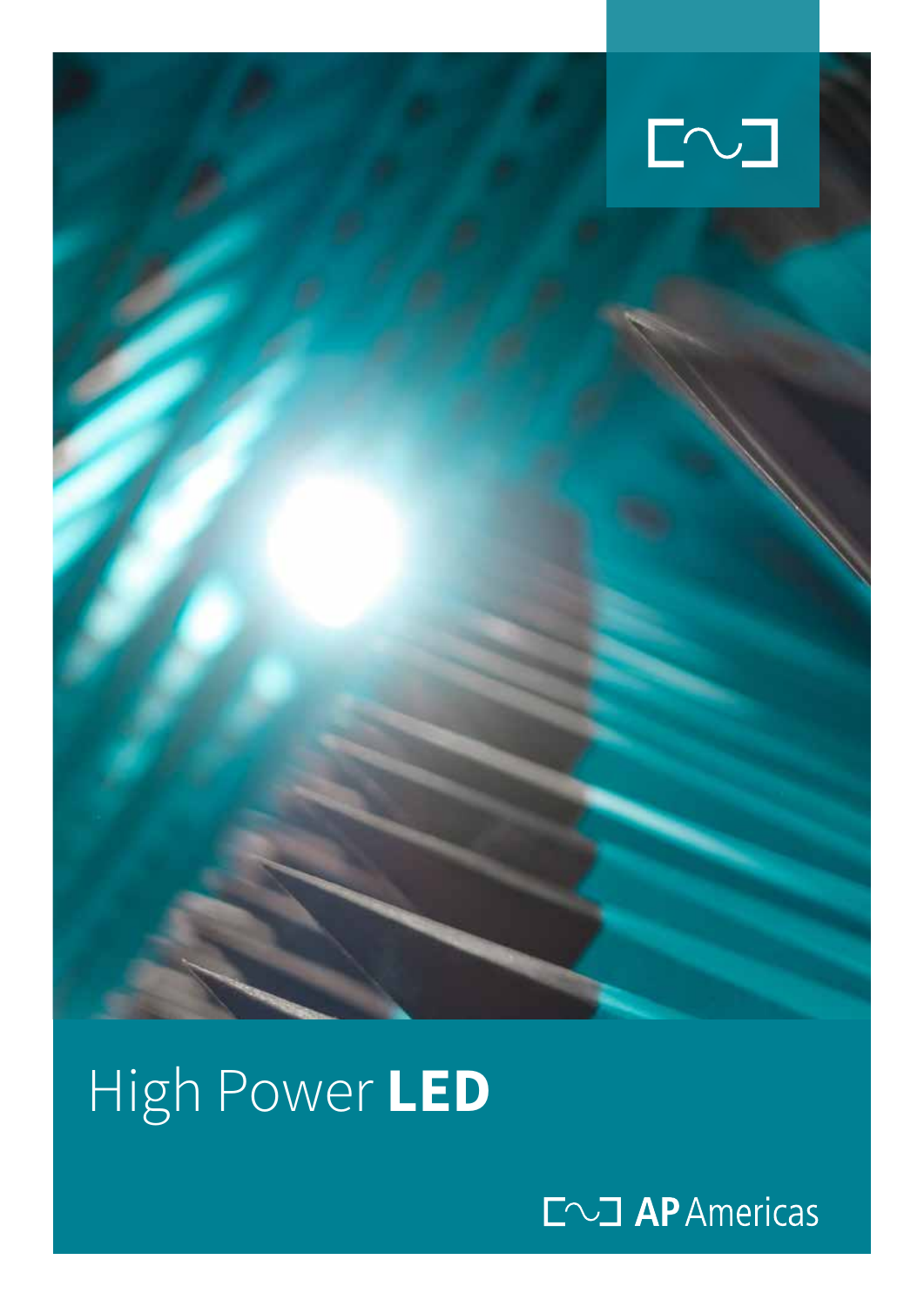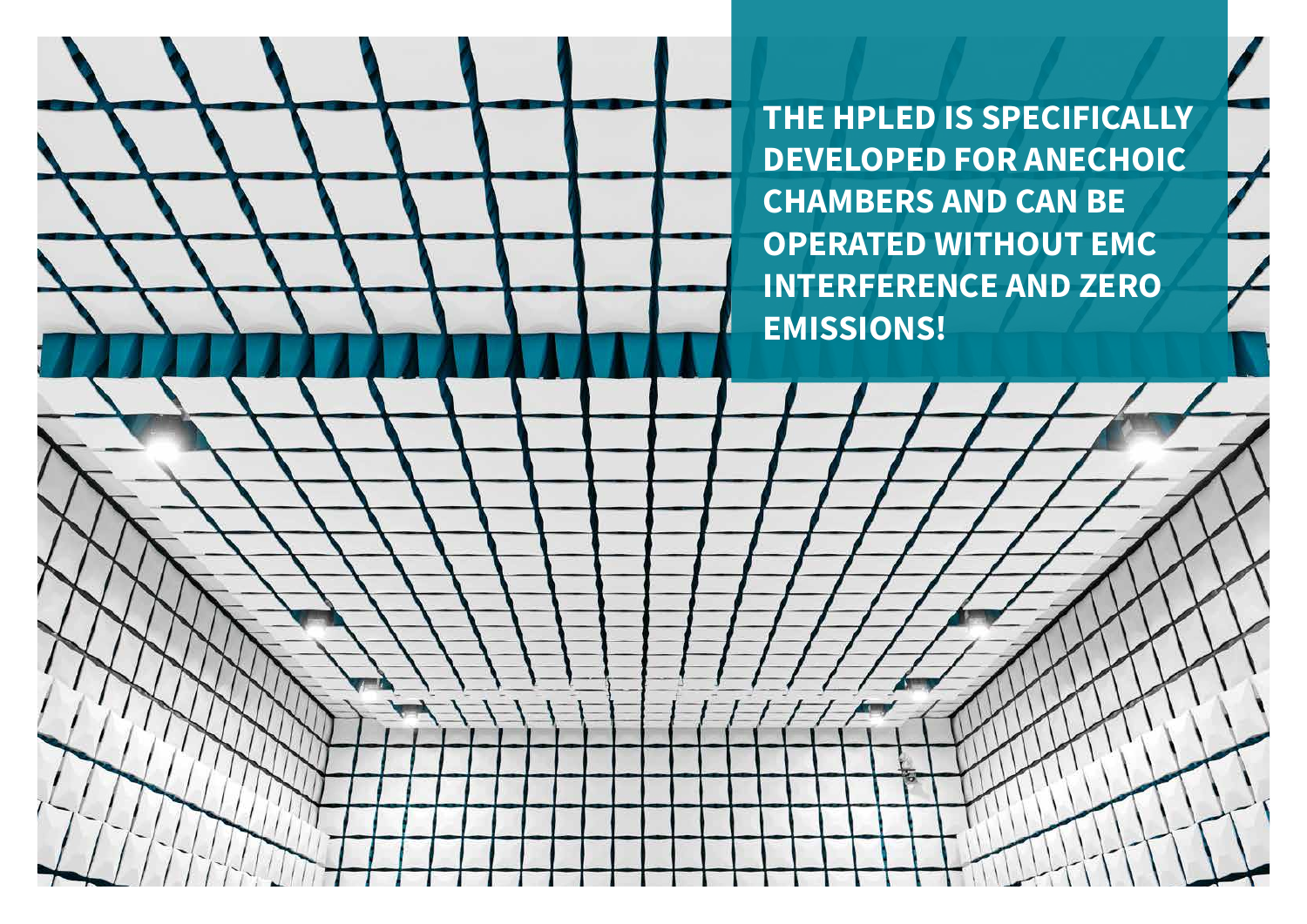**Lifetime: > 60000 h\* Luminous Flux: 6600 lm Color Temperature: 5700 K**

Luminous Flux 6600 (1650 lm per module) Color Temperature 5700 K, daylight white Lifetime  $>60000$  h<sup>\*</sup> Voltage (adjustable) Power consumption 95 W Weight 4.6 kg Beam Angle 56° Dimmable No Enviromental Conditions Up to 40 °C / 104 °F Humidity Range 30 % to 70 % Protection Class IP 20 Certification CE, NRTL (UL), RoHS Additional HD Video suitable

230 V/ 50-60 Hz 115 V/ 50-60 Hz Dimensions Power Supply (W/D/H) 332 x 173 x 119 mm | 13.07 x 6.81 x 4.68 in Dimensions 1x LED Module (W/D/H) 248 x 42 x 87 mm | 9.76 x 1.65 x 3.42 in Safety Should the temperature specifications be exceeded a protective circuit will be activated. Use For anechoic chambers and shielded rooms down to 9 kHz \*expected lifetime for LED-chips



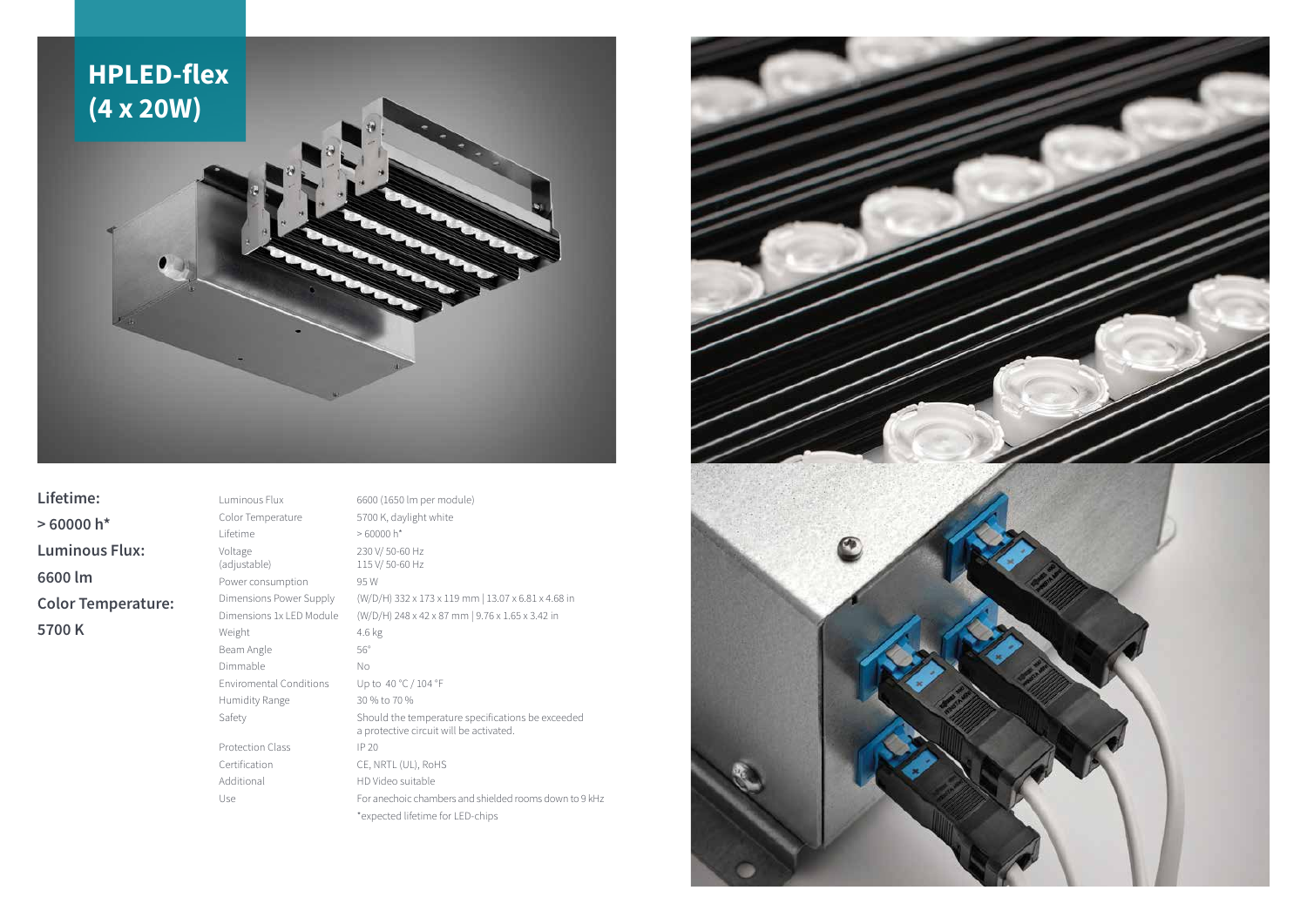**Lifetime: > 60000 h\* Luminous Flux: 11200 lm Color Temperature: 5700 K**

Luminous Flux 11200 lm Lifetime  $>60000$  h<sup>\*</sup> Voltage (adjustable) Power Consumption 146 W Weight 5.5 kg Beam Angle 120° Dimmable No Humidity Range 30 % to 70 % Protection Class IP 20

Color Temperature 5700 K, daylight white 230 V/ 50-60 Hz 115 V/ 50-60 Hz Dimensions (W/H/D) 200 mm x 170 mm x 380 mm 7.87 in x 6.69 in x 14.96 in Enviromental Conditions Up to 40 °C / 104 °F Safety Should the temperature specifications be exceeded a protective circuit will be activated. Certification CE, NRTL (UL), RoHS Additional HD Video suitable Use For anechoic chambers and shielded rooms from 9 kHz \*expected lifetime for LED-chips



## **50%**

## **THINK OF THE FUTURE**

Save up to 50% energy compared to a conventional 500 W halogen spotlight.

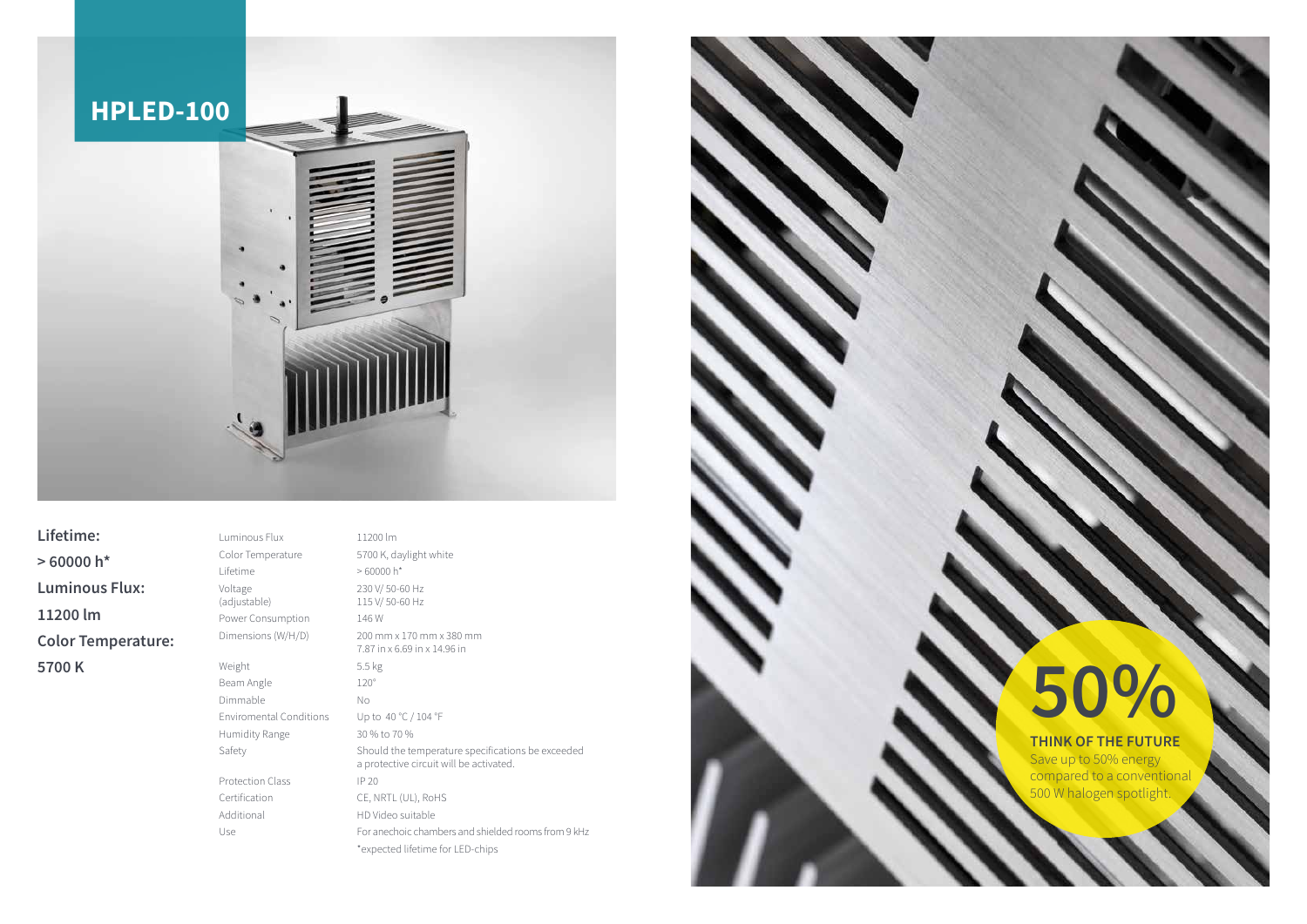**Lifetime: > 60000 h\* Luminous Flux: 20500 lm Color Temperature: 5700 K**

Luminous Flux 20500 lm Lifetime  $>60000$  h<sup>\*</sup> Voltage (adjustable) Power consumption 276 W Weight 8.9 kg Wiring on-off Humidity Range 30 % to 70 % Protection Class IP 20 Additional HD Video suitable

Color Temperature 5700 K, daylight white 230 V/ 50-60 Hz 115 V/ 50-60 Hz Dimensions (W/H/D) 435 mm x 220 mm x 170 mm 17.12 in x 8.66 in x 6.69 in Enviromental Conditions Up to 40 °C / 104 °F Safety Should the temperature specifications be exceeded a protective circuit will be activated. Certification CE, NRTL (UL), RoHS Use For anechoic chambers and shielded rooms from 9 kHz \*expected lifetime for LED-chips



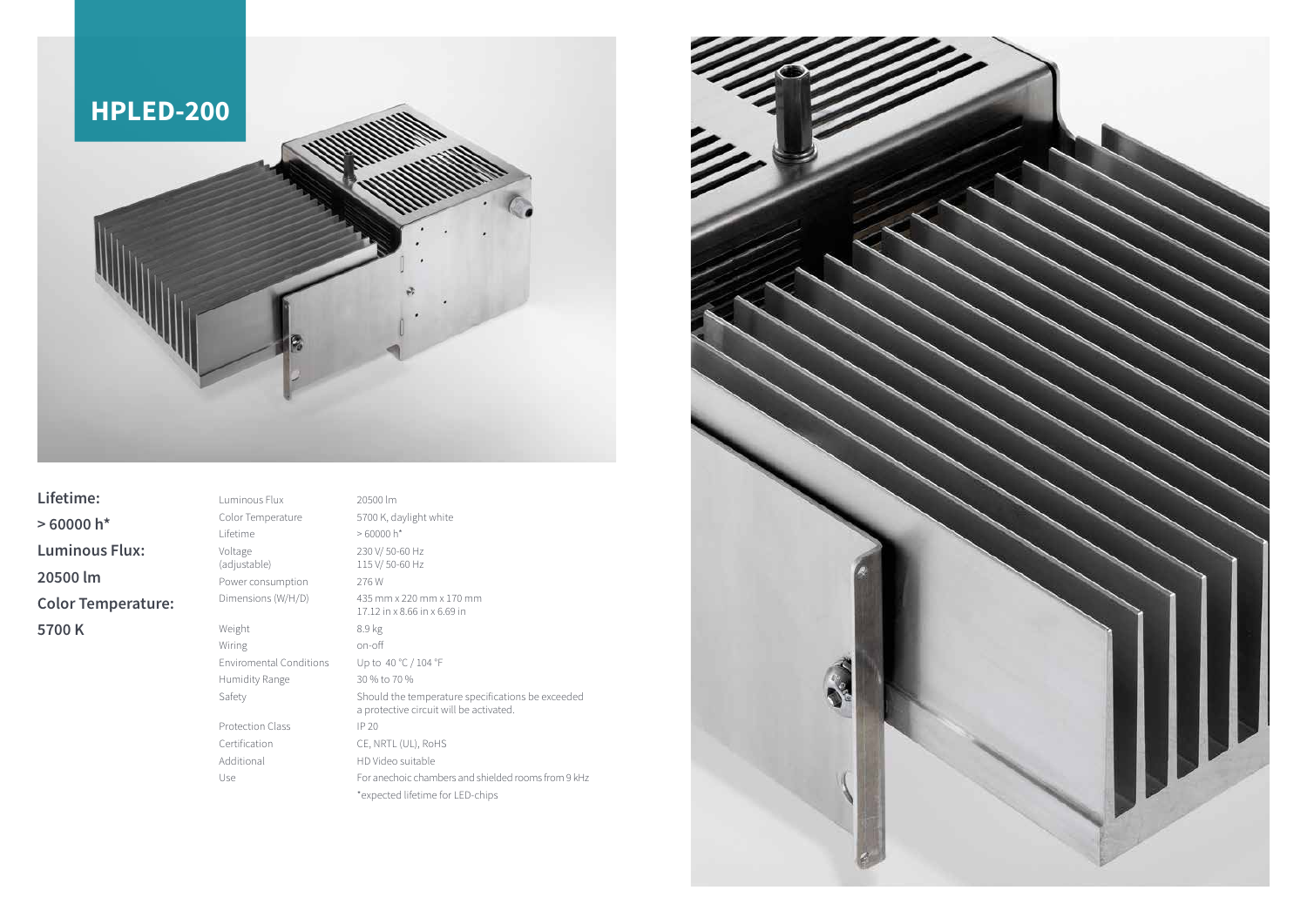

20 dB below all standards